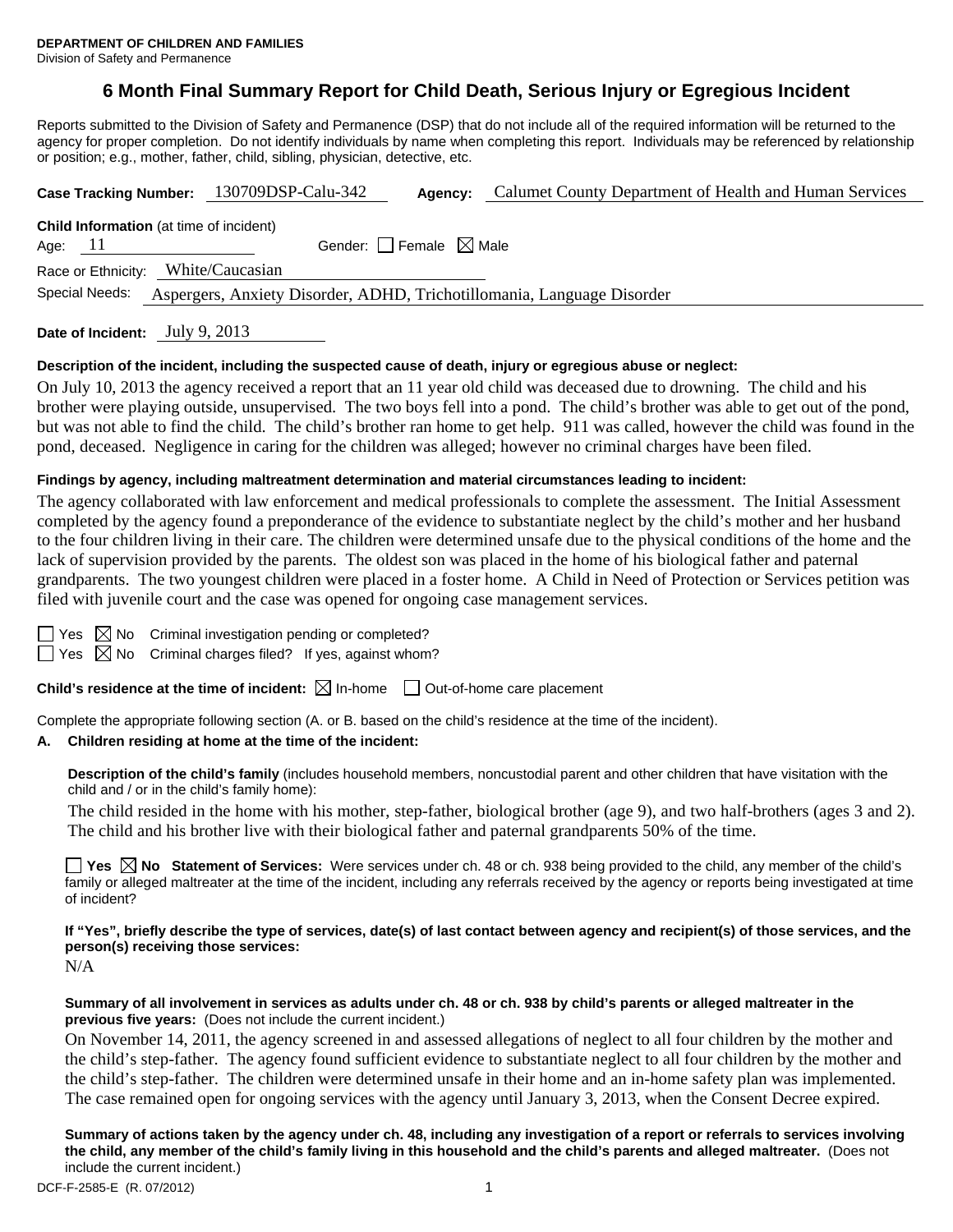(Note: Screened out reports listed in this section may include only the date of the report, screening decision, and if a referral to services occurred at Access. Reports that do not constitute a reasonable suspicion of maltreatment or a reason to believe that the child is threatened with harm are not required to be screened in for an initial assessment, and no further action is required by the agency.)

On 10/7/2008, Manitowoc County Human Services Department screened out a CPS report.

On 10/23/2008, Manitowoc County Human Services Department screened in and assessed allegations of neglect to the children by the father. The agency found insufficient information to substantiate the allegations of neglect.

On 9/25/2009, the agency screened in and assessed allegations of physical abuse to the children by the mother. The agency found insufficient information to substantiate the allegations of physical abuse.

On 5/20/2010 the agency screened in and assessed physical abuse to the children by the step-father and neglect to the children by the mother. The agency found insufficient information to substantiate the allegations of physical abuse and neglect.

On 7/13/2010, the agency screened out a CPS report.

On 10/19/2010, the agency screened out a CPS report.

On 3/21/2011, the agency screened out a CPS report.

On 4/4/2011, the agency screened in and assessed allegations of physical abuse to the children by the mother. The agency found insufficient information to substantiate the allegations of physical abuse.

On 7/11/2011, the agency screened out a CPS report.

On 8/4/2011, the agency screened out a CPS report.

On 10/30/11, the agency screened out a CPS report.

On 11/14/2011, the agency screened in and assessed allegations of neglect to the children by the mother and step-father. This resulted in a Consent Decree from 6/13/2012 through 12/12/2012 for the two oldest boys. The agency closed the case on 1/3/2013.

On 2/7/2012, the agency screened out a CPS report.

On 3/26/2012, the agency screened out a CPS report.

On 5/21/2012, the agency screened in and assessed allegations of neglect to the children by the mother. The agency found insufficient information to substantiate the allegations of neglect.

On 5/22/2012, the agency screened in and assessed allegations of physical abuse to the children by the mother. The agency found insufficient information to substantiate the allegations of physical abuse.

On 5/23/2012, the agency screened in and assessed allegations of physical abuse to the children by the child's step-father. The agency found insufficient information to substantiate the allegations of physical abuse.

On 9/25/2012, the agency screened out a CPS report.

## **Summary of any investigation involving the child, any member of the child's family and alleged maltreater conducted under ch. 48 or ch. 938 and any services provided to the child and child's family since the date of the incident:**

The agency screened in and assessed the allegations of neglect to the children by the mother and step-father. The Initial Assessment completed by the county agency found a preponderance of evidence to substantiate neglect to the children by the mother and her husband. The agency filed a Child in Need of Protection or Services with juvenile court. The oldest child was placed in the care of his biological father and paternal grandparents. The two youngest children were placed in foster care. The case is open for ongoing case management services with the agency.

# **B. Children residing in out-of-home (OHC) placement at time of incident:**

### **Description of the OHC placement and basis for decision to place child there:** N/A

# **Description of all other persons residing in the OHC placement home:** N/A

**Licensing history:** Including type of license, duration of license, summary of any violations by licensee or an employee of licensee that constitutes a substantial failure to protect and promote the welfare of the child. N/A